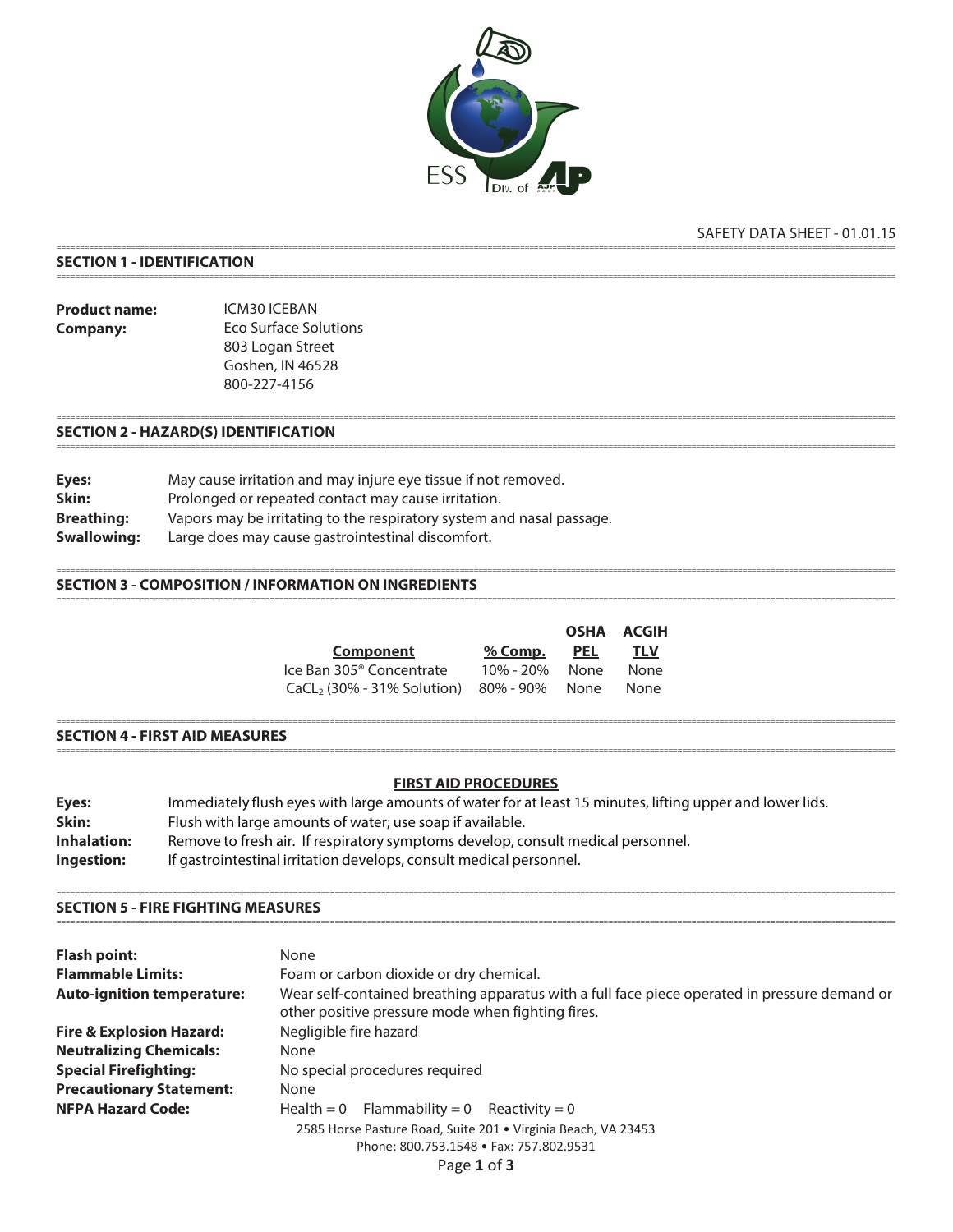### **SECTION 6 - ACCIDENTAL RELEASE MEASURES**

Spills should be contained and taken up with suitable absorbent and placed in containers. Spill area can be washed with water. **Response to spills:** 

### **SECTION 7 - HANDLING AND STORAGE**

Handle with reasonable care. Avoid breathing vapors. Store in a cool dry place. Dispose of empty containers in accordance with local, state and federal quidelines.

## **SECTION 8 - EXPOSURE CONTROLS / PERSONAL PROTECTION**

| <b>Respiratory Protection:</b> | If high vapor or mists concentrate, use of a respirator is recommended.  |
|--------------------------------|--------------------------------------------------------------------------|
| <b>Ventilation:</b>            | Use local exhaust to control mists.                                      |
| <b>Protective Gloves:</b>      | Impervious gloves are recommended.                                       |
| <b>Eye Protection:</b>         | Safety glasses with side shields or chemical goggles if mist is present. |
| <b>Clothing:</b>               | Appropriate clothing to prevent skin contact with this substance.        |

### **SECTION 9 - PHYSICAL AND CHEMICAL PROPERTIES**

| <b>Appearance / Odor:</b>    | Clear w/Slight odor | $H2O$ Solubility:                  | Complete          |
|------------------------------|---------------------|------------------------------------|-------------------|
| <b>Physical Description:</b> | Liguid              | <b>Evaporation Rate:</b>           | Slower than water |
| pH:                          | $7.0 - 8.0$         | <b>Pure Material / Mixture:</b>    | Mixture           |
| <b>Boiling Point:</b>        | $240^{\circ}$ F     | <b>Specific Gravity:</b>           | $1.0 - 1.25$      |
| <b>Melting Point:</b>        | Not noted           | <b>Volatile Organic Compounds:</b> | N/A               |

#### **SECTION 10 - STABILITY AND REACTIVITY**

| <b>Hazardous Polymerization:</b> | Will not occur | <b>Hazardous Decomposition:</b> | Hydrogen Chloride byproduct |
|----------------------------------|----------------|---------------------------------|-----------------------------|
| <b>Stability:</b>                | Stable         |                                 | when heated to $>572$ °F    |
| Incompatibility:                 | Not reactive   | <b>Conditions to avoid:</b>     | None                        |

#### **SECTION 11 - TOXICOLOGICAL INFORMATION**

| <b>Toxicity Hazard Rating:</b>         | Not currently listed under SARA Title III |
|----------------------------------------|-------------------------------------------|
| <b>OSHA Hazardous / Non-Hazardous:</b> | Non-Hazardous                             |

#### **SECTION 12 - ECOLOGICAL INFORMATION**

Material does not cause significant environmental impact.

### **SECTION 13 - DISPOSAL CONSIDERATIONS**

For disposal of this material as a waste, comply with all applicable local, state and federal regulations for waste disposal.